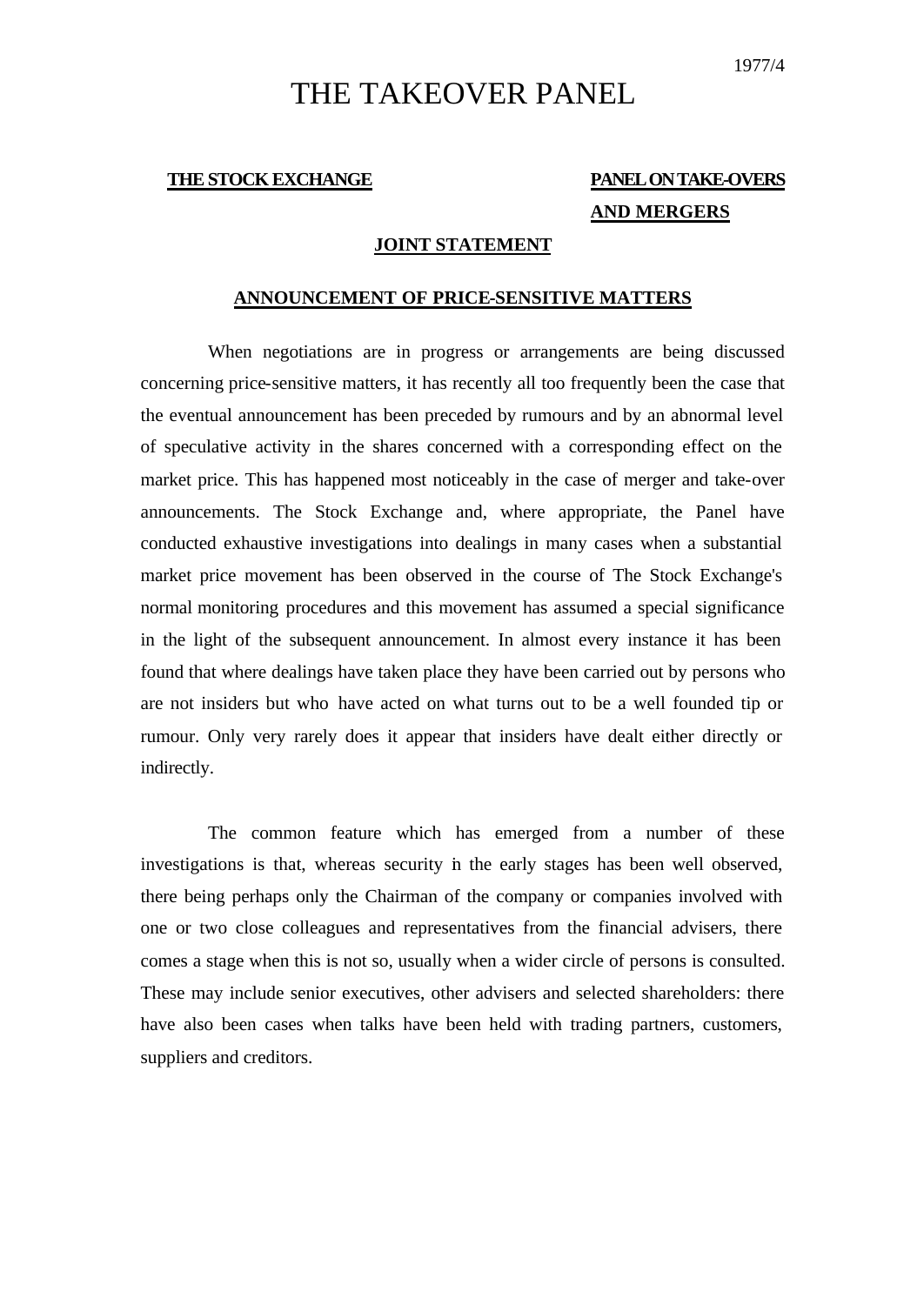It appears that on these occasions an error of judgement has been made in delaying an announcement to a point where knowledge of plans is in the hands of a wide circle of people and where it has become impossible to maintain the necessary degree of security.

The Panel and The Stock Exchange are extremely perturbed at this state of affairs, which tends to attract criticism to those concerned and leads to the presumption that transactions have been carried out by insiders.

Attention is drawn to the following points:-

#### 1. Security and Secrecy

The Panel and The Stock Exchange recommend that practitioners and companies should, where this has not already been done, establish security procedures in regard to price-sensitive matters and that such procedures should be drawn regularly to the attention of those concerned.

It should be an invariable routine for practitioners, at the very beginning of discussions, to advise clients of the importance of these matters. In the case of takeovers, attention should be drawn to the relevant parts of the Take-over Code, in particular to Rules 7 and 30.

### 2. Listing Agreement

Under Section 4(g) of the Listing Agreement, companies are under an obligation to disclose to The Stock Exchange "any. . . information necessary to enable the shareholders and the public to appraise the position of the company and to avoid the establishment of a false market in its securities". Whereas it is impossible to generalise about the timing of an announcement, since each situation in practice is slightly different, the board of a company must, at a time when developments are on hand, which are likely to have a significant effect on the share price, pay strict regard to the position of its shareholders. The lack of a warning announcement in some situations may lead to the establishment of a false market.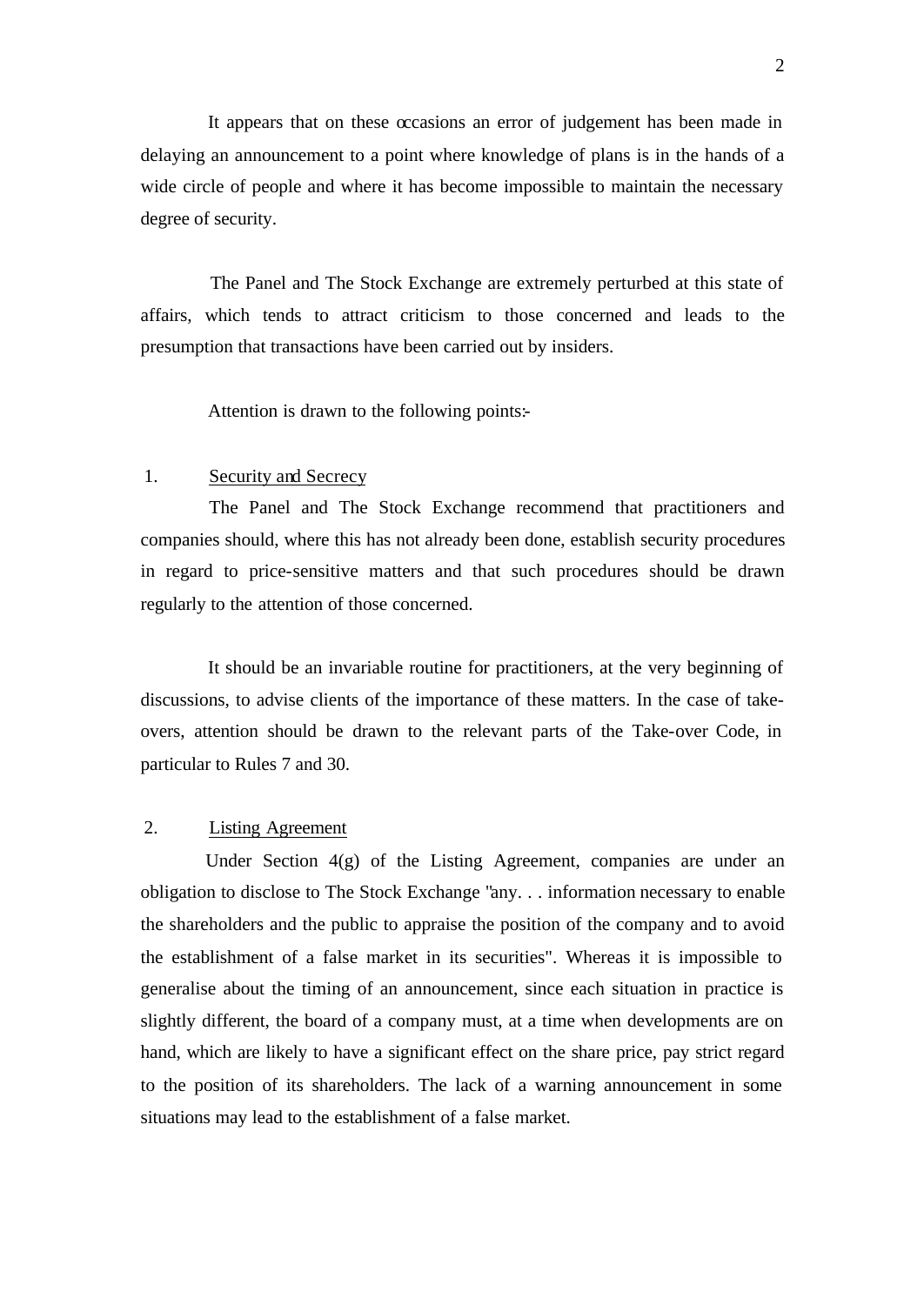#### 3. Timing of Merger and Take-over Announcements

It is not the wish of the Panel or The Stock Exchange to discourage talks on mergers and take-overs taking place between senior members of the management and their advisers and essential regulatory authorities and, wherever possible, being concluded in a confidential atmosphere. Nevertheless the Panel's experience shows that there comes a stage in most take-over negotiations when, with the best security arrangements possible, it is still very difficult to avoid gossip and speculation developing. Because of this, and with the intention of achieving a greater degree of adherence to the provisions of Rule 5 of the Take-over Code, the Panel will, in future, normally expect an announcement to be made in the following circumstances :-

- (a) where negotiations have reached a point at which a company is reasonably confident that an offer will be made for its shares; or
- (b) where negotiations or discussions are about to be extended to embrace more than a small group of people. An obvious example is the case where consultation with more than a very restricted number of shareholders will be involved.

A potential offeror should not take steps to prohibit an offeree company making an announcement under Rule 5 at any time it considers appropriate.

#### 4. Temporary Halt in Dealings

It is appreciated that, even though an announcement may be called for, in some circumstances this can be difficult. Where for special reasons a short delay in making an announcement is necessary, it may be appropriate to request The Stock Exchange to grant a temporary halt in dealings. Temporary halts have become more common in recent years;